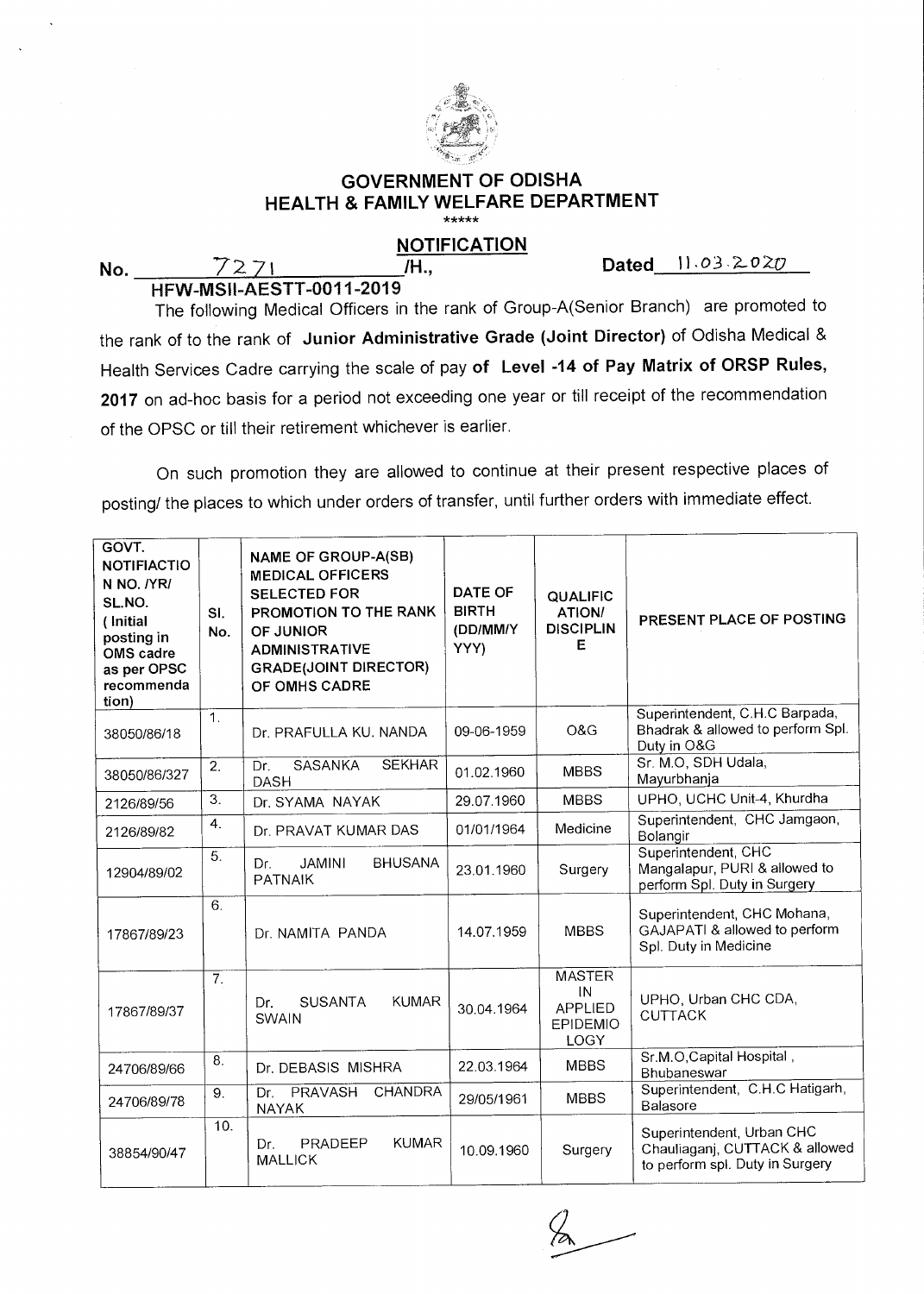| 4622/91/81   | 11. | Dr.<br><b>SRIKANTA</b><br><b>KUMAR</b><br><b>JENA</b>     | 05.04.1962 | Surgery              | Sr. M.O, D.H.H Jajpur                                                                 |
|--------------|-----|-----------------------------------------------------------|------------|----------------------|---------------------------------------------------------------------------------------|
| 4622/91/135  | 12. | Dr. GOBARDHAN BEHERA                                      | 08/02/1960 | <b>PGDPHM</b>        | Sr. M.O, DHH, Khurdha                                                                 |
| 9875/91/141  | 13. | <b>SUBHENDU</b><br><b>BIKASH</b><br>Dr.<br><b>PATNAIK</b> | 17/07/1965 | O&G                  | Sr. MO, DHH Puri                                                                      |
| 30017/91/46  | 14. | DR. RAJASHREE DAS                                         | 07-12-1959 | O&G                  | Superintendent, CHC Balakati,<br>Khurdha and allowed spl duty in<br>O&G               |
| 30017/91/73  | 15. | Dr. RAJENDRA PRADHAN                                      | 25/06/1961 | Surgery              | M.O I/C, CHC Sumandala,<br>Ganjam                                                     |
| 36713/93/95  | 16. | SANTOSH<br>Dr.<br><b>KUMAR</b><br><b>TRIPATHY</b>         | 12.12.1961 | MBBS/<br><b>LSAS</b> | Superintendent CHC Delanga,<br>Puri                                                   |
| 21597/96/71  | 17. | Dr. KALYANI PATRA                                         | 27.12.1968 | Ophthalmol<br>ogy    | Sr. M.O, D.H.H, Sambalpur &<br>allowed to perform Spl. Duty in<br>Ophth.              |
| 21597/96/88  | 18. | DR. DIPAK SAHU                                            | 25-01-1969 |                      | BBO, Group-A(SB), DHH Puri                                                            |
| 21597/96/101 | 19. | Dr. ANITA MANJARI JENA                                    | 16.06.1968 | <b>ENT</b>           | Sr. M.O, DHH Keonjhar,<br>KEONJHAR & allowed to perform<br>spl. Duty in ENT           |
| 21597/96/141 | 20. | SUSANDHAYA<br>Dr.<br>DEVADARSINI                          | 31.03.1968 | Pharmacol<br>ogy     | Sr. M.O, Capital Hosp., BBSR                                                          |
| 21597/96/164 | 21. | Dr. (Mrs.) SUBRATA NAYAK                                  | 6/13/1968  | O&G                  | Superintendent, Unit-4, UCHC,<br><b>BBSR</b>                                          |
| 21597/96/207 | 22. | <b>GOVINDA</b><br>Dr.<br>CHANDRA<br><b>MOHAPATRA</b>      | 23.04.1963 | Radiothera<br>py     | Sr. M.O, S.D.H Bhanjanagar,<br>Ganjam                                                 |
| 21597/96/308 | 23. | DR. BACHASPATI DASH                                       | 19-03-1963 | O&G                  | Sr. MO, SDH Patnagarh, Bolangir<br>& allowed to perform Spl. Duty in<br>O&G           |
| 21597/96/309 | 24. | <b>RAJENDRA</b><br><b>KUMAR</b><br>Dr.<br><b>PANDA</b>    | 01.06.1968 | <b>MBBS</b>          | Sr. M.O, D.H.H, Nawarangpur                                                           |
| 21597/96/339 | 25. | Dr. ARUNA KUMAR DASH                                      | 18.02.1967 | Medicine             | Sr. M.O, D.H.H, Sambalpur                                                             |
| 21597/96/372 | 26. | Dr. PUSPARANI PATTNAIK                                    | 26.05.1966 | <b>MBBS</b>          | MO I/C, Police Hospital, D.H.H<br>Baripada                                            |
| 21597/96/380 | 27. | Dr. KANTI NAIK                                            | 08.05.1965 | O&G                  | Superintendent, Urban CHC CDA,<br>CUTTACK & allowed to perform<br>Spl. Duty in O&G    |
| 21597/96/408 | 28. | Dr. BIJAYA NARAYAN ROUT                                   | 27.05.1963 | Pharmacol<br>ogy     | LTRMO, Group-A (S.B), DHH,<br>Baripada                                                |
| 21597/96/450 | 29. | Dr.<br>MADHUSUDAN<br><b>BALIARSINGH</b>                   | 04.06.1967 | <b>MBBS</b>          | BBO, DHH Koraput, KORAPUT                                                             |
| 21597/96/527 | 30. | <b>KANTA</b><br>Dr.<br><b>SAMIRA</b><br>CHAMPATI          | 19.05.1963 | <b>ENT</b>           | BMC Hospital, Bhubaneswar                                                             |
| 21597/96/561 | 31. | Dr. AJIT KUMAR DALAI                                      | 03.07.1965 | Pulmo.<br>Medicine   | Sr. M.O., DHH, Kandhamal &<br>allowed to perform Spl. Duty in<br><b>T.B &amp; C.D</b> |
| 21597/96/563 | 32. | Dr. HRUSHIKESH NAIK                                       | 10.11.1967 | <b>T.B &amp; C.D</b> | LTRMO, Group-A(SB), Spl.<br>TB&CD, D.H.H, Jharsuguda                                  |
| 21597/96/575 | 33. | Dr. SUNIL KUMAR PANDA                                     | 7/19/1965  | <b>MBBS</b>          | BPHO, CHC Mangeshpur,<br>SUNDARGARH                                                   |
| 21597/96/627 | 34. | Dr. JAGADISH DEHURY                                       | 15.04.1963 | <b>MBBS</b>          | Superintendent, C.H.C Sargipali,<br>Sundargarh                                        |
| 21597/96/630 | 35. | Dr. RAJESH HEMBRAM                                        | 25.04.1967 | <b>MBBS</b>          | Superintendent, C.H.C.<br>Majhapada, Sundargarh                                       |
| 22023/97/14  | 36. | Dr.<br>SUDHANSUBALA<br><b>MOHANTY</b>                     | 23.06.1963 | O&G                  | LTRMO, Group-A(SB), City<br>Hospital, CTC                                             |
| 22023/97/43  | 37. | DR. ASIS MAJHI                                            | 03-03-1972 | Surgery              | Superintendent, CHC Laida,<br>Sambalpur & allowed to perform<br>Spl. Duty in Surgery  |
| 22023/97/51  | 38. | Dr. TRINATH PAL                                           | 23.03.1970 | O&G                  | Sr. M.O, SDH Nilagiri, Balasore                                                       |
| 22023/97/55  | 39. | <b>JNYANA</b><br>Dr.<br>RANJAN<br><b>BEHERA</b>           | 04.06.1973 | O&G                  | Sr. M.O, D.H.H, Balasore                                                              |
|              |     |                                                           |            |                      |                                                                                       |

 $\mathcal{L}_{\mathcal{A}}$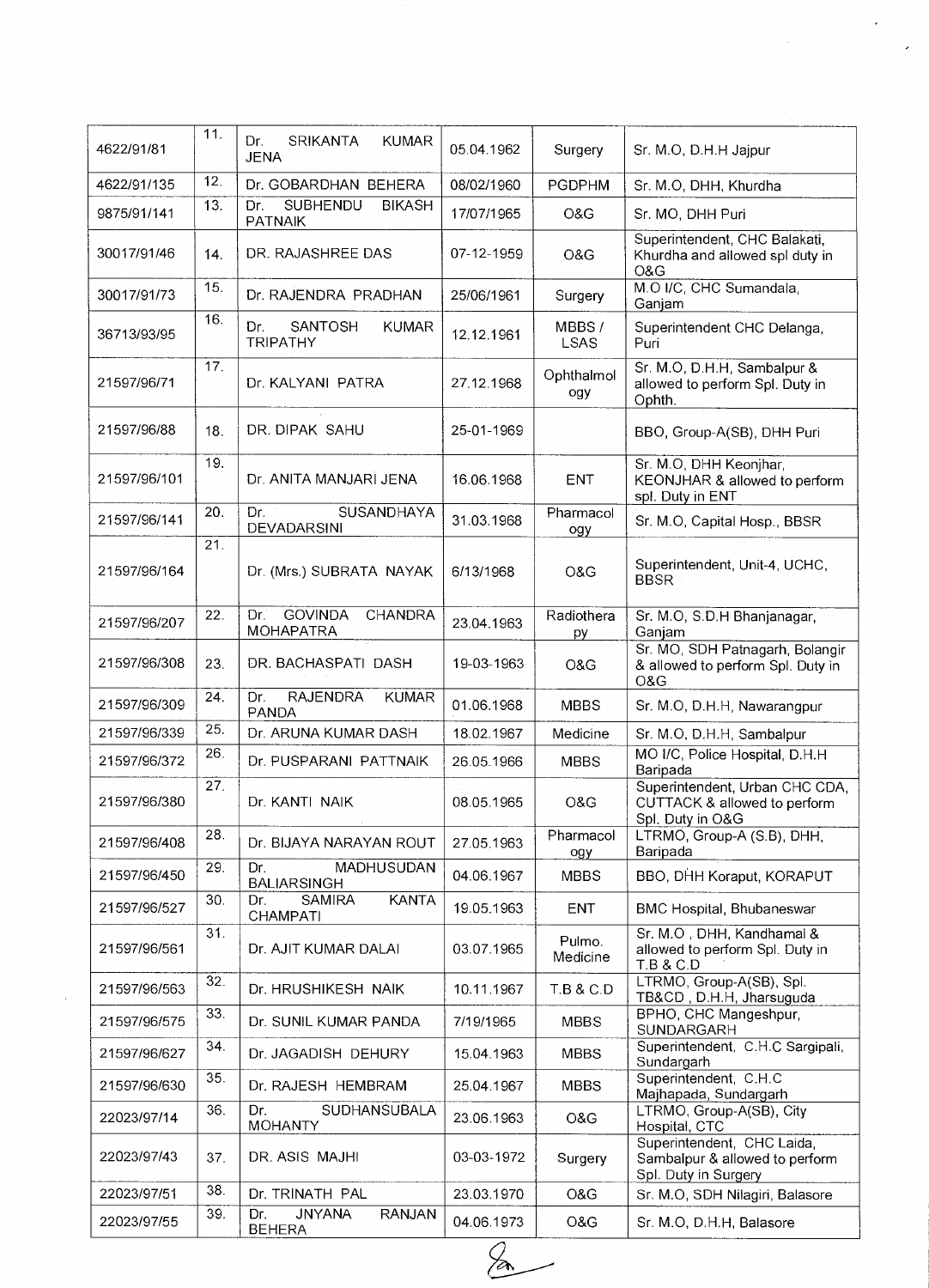| 22023/97/79  | 40. | Dr. SANGAHMITRA PATRA                                  | 25.12.1969       | <b>ENT</b>           | Sr. M.O, DHH Rayagada &<br>allowed to perform Spl. Duty in<br><b>ENT</b>                     |
|--------------|-----|--------------------------------------------------------|------------------|----------------------|----------------------------------------------------------------------------------------------|
| 22023/97/96  | 41. | DR. SRIRAM CH. DAS                                     | 04-09-1965       | Anaes.               | Senior Specialist (Anaes.), Capital<br>Hospital, Bhubaneswar                                 |
| 22023/97/101 | 42. | Dr. SUNITA SAMAL                                       | 02.12.1971       | O&G                  | Sr. M.O, HDU, RGH, RkI &<br>allowed to perform Spl. Duty                                     |
| 22023/97/130 | 43. | Dr. SEEMA RAY                                          | 30.08.1966       | Medicine             | LTRMO, Group-A(SB), Sambalpur                                                                |
| 22023/97/143 | 44. | Dr. SANJAYA DASH                                       | 30.06.1967       | Medicine             | LTRMO, Group-A(SB), Spl. Med.,<br>DHH Sundargarh                                             |
| 22023/97/214 | 45. | Dr. TARUN KUMAR BHOI                                   | 06.04.1966       | Surg.                | Superintendent, CHC Chudapali,<br>BOLANGIR & allowed to perform<br>Spl. Duty in Surgery      |
| 22023/97/235 | 46. | Dr. JHARANA DUTTA                                      | 28.04.1969       | <b>MBBS</b>          | Sr.MO, Gr.A(SB), DHH, DHH,<br>Balasore                                                       |
| 22023/97/269 | 47. | Dr. SHANNO DEVI                                        | 15.01.1970       | O&G                  | Superintendent, CHC Sheragada,<br>Ganjam                                                     |
| 22023/97/285 | 48. | Dr. DILLIP KUMAR DAS                                   | 24.11.1970       | MBBS/<br><b>LSAS</b> | M.O, C.H.C, Berhampura, Cuttack                                                              |
| 22023/97/309 | 49. | Dr. GURUDUTTA DASH                                     | 23.07.1970       | TB & CD              | Sr. M.O, Capital Hosp BBSR &<br>allowed to perform Spl. Duty in<br>T.B & C.D                 |
| 22023/97/310 | 50. | Dr. MANOJ KUMAR PATEL                                  | 21.06.1972       | MBBS/<br><b>LSAS</b> | Aadj. Against Spl. Anaes. SDH,<br>Kuchinda, Sambalpur                                        |
| 22023/97/359 | 51. | Dr. NIBEDITA SAHU                                      | 20.02.1969       | O&G                  | Superintendent, B KhajuriPada,<br><b>GAJAPATI</b>                                            |
| 22023/97/360 | 52. | Dr. MANOJ KUMAR NANDA                                  | 24.06.1971       | Med.                 | Superintendent, C.H.C Hirakud,<br>SAMBALPUR & allowed to<br>perform Spl. Duty in Medicine    |
| 22023/97/372 | 53. | DR.<br><b>PRAMOD</b><br><b>KUMAR</b><br><b>ROUT</b>    | $28-05-$<br>1969 | Paed.                | GDMO, Group-A(SB), SNCU,<br>Capital Hospital BBSR & allowed<br>to perform Spl. Duty in Paed. |
| 22023/97/387 | 54. | DR.<br><b>SUSANTA</b><br><b>KUMAR</b><br><b>MISHRA</b> | 04-05-1965       | O&G                  | Sr. Spl. in O&G, SDH Kuchinda,<br>Sambalpur                                                  |
| 22023/97/396 | 55. | Dr. HIMANSU SEKHAR KAR                                 | 18.05.1971       | O&G                  | SR. MO, DHH, Jagatsinghpur                                                                   |
| 22023/97/413 | 56. | <b>JAYADIP</b><br><b>KUMAR</b><br>Dr.<br><b>GHOSH</b>  | 29.05.1970       | MD-Path              | BBO, DHH Kandhamal & allowed<br>to perform Spl. Duty in Pathology                            |
| 22023/97/421 | 57. | Dr.<br><b>BISWAMOHAN</b><br><b>ROUTRAY</b>             | 15.03.1968       | Surgery              | Sr. Spl. Surgery, S.D.H, Banki,<br>Cuttack                                                   |
| 22023/97/426 | 58. | <b>KSHIRENDRANATH</b><br>Dr.<br><b>PATI</b>            | 13.05.1970       | Paediatric           | Spl. Paed., SDH Karanjia,<br>Mayurbhanja                                                     |
| 22023/97/453 | 59. | Dr. PABITRA KUMAR PATI                                 | 26.06.1970       | MD-Paed              | Superintendent, CHC Jhumpura,<br>KEONJHAR & allowed to perform<br>Spl. Duty in Paed.         |
| 22023/97/501 | 60. | Dr. MADHUSMITA SAHU                                    | 03.07.1971       | Anaeas.              | On deputation as Asst. Prof. in<br>Deptt. on Anaesthesiology BBMC<br>&H, Bolangir            |
| 22023/97/534 | 61. | Dr. SUNITA BRAHMA                                      | 10.07.1970       | O&G                  | Spl. O&G (Sr.-I), S.D.H<br>Rairakhola, Sambalpur                                             |
| 22023/97/565 | 62. | <b>ASHOK</b><br>Dr.<br><b>KUMAR</b><br><b>BEHERA</b>   | 26.08.1961       | <b>MBBS</b>          | BPHO, Jhumpura, Keonjhar                                                                     |
| 22023/97/567 | 63. | Dr. ANIL KUMAR RATH                                    | 05.12.1963       | MBBS/<br>EmOC        | Superintendent, C.H.C Belgaon,<br>GANJAM                                                     |
| 22023/97/572 | 64. | Dr. NIRANJAN PADHY                                     | 01.07.1968       | Medicine             | Sr.MO, Group-A(SB), BMC<br>Hospital, BBSR                                                    |
| 22023/97/580 | 65. | <b>ASHUTOSH</b><br>Dr.<br>KR<br><b>PATTNAIK</b>        | 13.03.1962       | MBBS-<br>EmoC        | Superintendent, CHC, Boden,<br>Nuapada                                                       |
| 22023/97/602 | 66. | DR. BAIDYA NATH NANDA                                  | 01-03-1966       | Surgery              | Superintendent, CHC, Ranapur,<br>Nayagarh                                                    |
| 22023/97/609 | 67. | DR. NEELAM MOHANTY                                     | 30-07-1969       |                      | Sr. MO, DHH Keonihar                                                                         |
| 22023/97/617 | 68. | Dr. REKHA BHAGAT                                       | 01.12.1964       | <b>MBBS</b>          | BPHO, CHC Mahidharpada,<br><b>CUTTACK</b>                                                    |

 $\frac{1}{2}$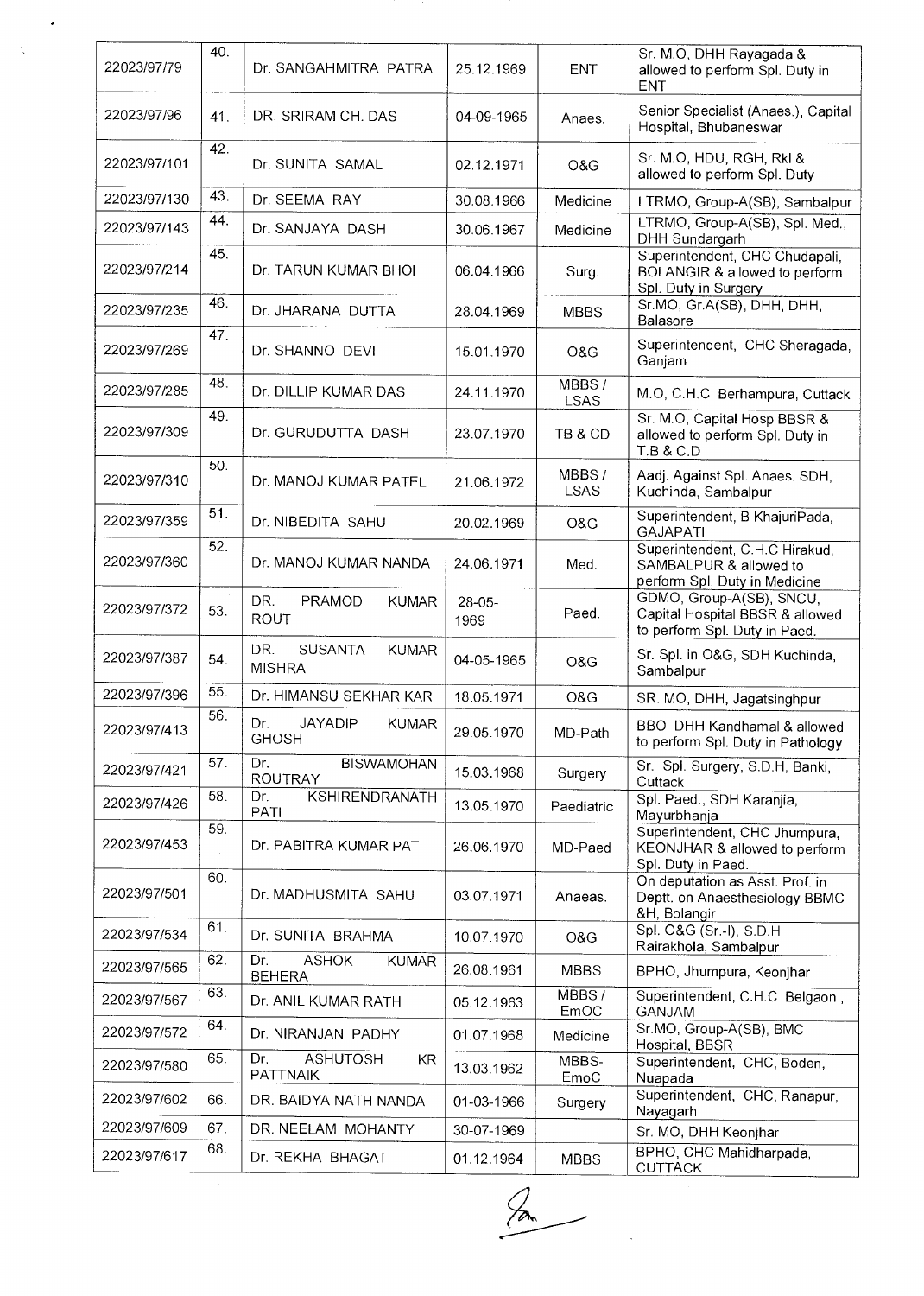| 22023/97/627 | 69.  | Dr. KABITA SWAIN                                            | 04.03.1962 | MBBS/<br><b>LSAS</b> | LTRMO (Group-A (S.B)), DHH<br>Malkangiri, MALKANGIRI                                                                  |
|--------------|------|-------------------------------------------------------------|------------|----------------------|-----------------------------------------------------------------------------------------------------------------------|
| 22023/97/635 | 70.  | DR. KASINATH PANDA                                          | 30-04-1968 |                      | Superintendent, CHC, Soro,<br>Balasore<br>$\mathcal{L} = \mathcal{L} \left( \mathcal{L}_{\mathbf{X}} \right)$ , where |
| 22023/97/638 | 71.  | <b>NARENDRA</b><br>Dr.<br><b>KUMAR</b><br><b>MURMU</b>      | 15.05.1970 | <b>MBBS</b>          | BPHO, C.H.C, Tiring, Mayurbhanj                                                                                       |
| 22023/97/648 | 72.  | <b>AJYA</b><br><b>KUMAR</b><br>Dr.<br><b>BAHINIPATI</b>     | 26.03.1964 | <b>MBBS</b>          | Sr. M.O, D.H.H, Nayagarh                                                                                              |
| 22023/97/653 | 73   | Dr. MUKTIKANTA NAYAK                                        | 10.06.1968 | Surgery              | Superintendent, C.H.C<br>Ghatagaon, Keonjhar                                                                          |
| 22023/97/655 | 74.  | Dr. KALPANA NAYAK                                           | 03.06.1969 | O&G                  | Sr. MO, DHH, Dhenkanal                                                                                                |
| 22023/97/660 | 75.  | <b>SUJIT</b><br>Dr.<br><b>KUMAR</b><br><b>MOHAPATRA</b>     | 09.11.1966 | Skin & V.D           | Superintendent, CHC, Keluapalli,<br>Ganjam                                                                            |
| 22023/97/663 | 76.  | <b>BALUKESWAR</b><br>Dr.<br>SARANGI                         | 16.02.1964 | O&G                  | Superintendent, C.H.C, Gobara,<br>Ganjam                                                                              |
| 22023/97/664 | 77.  | Dr. JYOTSNARANI SETHI                                       | 25.05.1971 | <b>MBBS</b>          | Sr. M.O. S.D.H. Chhatrapur,<br>Ganjam                                                                                 |
| 22023/97/668 | 78.  | <b>KSHETRA</b><br>Dr.<br><b>MOHAN</b><br><b>KAND</b>        | 04.06.1968 | <b>MBBS</b>          | Sr. M.O, S.D.H Kuchinda,<br>Sambalpur                                                                                 |
| 22023/97/670 | 79.  | Dr. RAJU NAIK                                               | 27.06.1969 | MBBS/LSA<br>S        | Adj. against Anaesth.Spl., S.D.H.<br>Padmapur, Bargarh                                                                |
| 22023/97/673 | 80.  | Dr.<br><b>TUSHAR</b><br><b>KANTA</b><br><b>THAKUR</b>       | 01.07.1970 | Skin & V.D           | LTRMO, Group-A(SB), DHH<br>Bolangir                                                                                   |
| 22023/97/676 | 81.  | <b>BINAYA</b><br><b>KUMAR</b><br>Dr.<br><b>DASMOHAPATRA</b> | 14.04.1965 | <b>MBBS</b>          | Superintendent, C.H.C.<br>Rupsa, Balasore                                                                             |
| 22023/97/677 | 82.  | Dr. SANJIB KUMAR KAR                                        | 25.06.1970 | Ophthalmol<br>ogy    | Sr. Spl. Ophth., Group-A(SB),<br>D.H.H, Sonepur                                                                       |
| 22023/97/678 | 83.  | Dr. BHAGABAT MAJHI                                          | 05.10.1962 | O&G                  | BPHO, C.H.C, Mathakargola,<br>Dhenkanal                                                                               |
| 22023/97/680 | 84.  | Dr. BENJAMIN SIRKA                                          | 19.07.1968 | MBBS/<br><b>LSAS</b> | Sr. Spl. Anaeas., S.D.H, Ananda<br>pur, Keonjhar                                                                      |
| 22023/97/681 | 85.  | Dr. LATIKA KISHAN                                           | 05.04.1971 | Paediatric           | LTRMO, Group-A(SB), Spl. Paed.,<br>D.H.H, Jharsuguda                                                                  |
| 22023/97/683 | 86.  | Dr. SYAM SUNDAR TUDU                                        | 15.06.1963 | <b>MBBS</b>          | Superintendent, C.H.C.<br>Udayapur, Keonjhar                                                                          |
| 22023/97/684 | 87.  | Dr. BASANTI PAL                                             | 21.12.1963 | <b>MBBS</b>          | Superintendent, C.H.C<br>Anantapur, Balasore                                                                          |
| 22023/97/685 | 88.  | Dr. SARATHI PRASAD MUNI                                     | 01.07.1966 | <b>MBBS</b>          | Superintendent, C.H.C. Kotpad,<br>Koraput                                                                             |
| 22023/97/689 | 89.  | Dr. Ch. RAJKUMARI                                           | 13.10.1968 | <b>MBBS</b>          | Superintendent, C.H.C<br>Dharakote, Ganjam                                                                            |
| 22023/97/690 | 90.  | Dr. ABHIJEET KUANR                                          | 12.09.1972 | <b>MBBS</b>          | Sr. MO, D.H.H. Keonjhar                                                                                               |
| 22023/97/699 | 91.  | Dr. BAIDYANATH SOREN                                        | 17.07.1968 | <b>LSAS</b>          | Adj. against the post of Spl.<br>Anasthesia, S.D.H. Karanjia,<br>Mayurbhanj                                           |
| 22023/97/703 | 92.  | Dr. APOLO DAS                                               | 18.12.1966 | Anesthesia           | Adj. against Spl. Anaeas., S.D.H.<br>Kamakshya Nagar, Dhenkanala                                                      |
| 22023/97/705 | 93.  | Dr. NUTAN KUJUR                                             | 14.02.1964 | <b>MBBS</b>          | Superintendent, C.H.C Mangesh<br>Pur, Sundargarh                                                                      |
| 22023/97/707 | 94.  | <b>BASANTA</b><br><b>KUMARI</b><br>Dr.<br><b>BEHERA</b>     | 07.06.1966 | <b>MBBS</b>          | Sr. M.O, D.H.H, Gajapati                                                                                              |
| 22023/97/711 | 95.  | Dr. JAYPAL SENAPATI                                         | 01.06.1963 | <b>MBBS</b>          | BPHO, CHC Daringibadi<br>Kandhamal                                                                                    |
| 22023/97/712 | 96.  | Dr. CHHABIRANI NAIK                                         | 11.01.1963 | <b>MBBS</b>          | Superintendent, C.H.C.<br>Gorumahisani, Mayurbhanja                                                                   |
| 22023/97/714 | 97.  | Dr. DASMAT MARANDI                                          | 09.07.1969 | <b>MBBS</b>          | Superintendent, C.H.C Dukura,<br>Mayurbhanj                                                                           |
| 22023/97/715 | 98.  | <b>JUSTIN</b><br><b>SUNIL</b><br>Dr.<br><b>BHANGRA</b>      | 08.10.1970 | <b>MBBS</b>          | Sr. M.O, SDH Panposh,<br>Sundargarh                                                                                   |
| 22023/97/720 | 99.  | Dr. LAXMIKANTA SINGH                                        | 10.02.1962 | <b>MBBS</b>          | Sr. M.O, D.H.H, Keonjhar                                                                                              |
| 22023/97/721 | 100. | Dr. SANJIB KUMAR TIRIYA                                     | 05.01.1969 | <b>PGDPHM</b>        | Sr. M.O, S.D.H, Champua,<br>Keonjhar                                                                                  |
| 22023/97/723 | 101. | Dr. MANAS KUMAR JENA                                        | 19.05.1968 | <b>MBBS</b>          | BBO, D.H.H, Kendrapara                                                                                                |

 $\int_{\mathbb{R}}$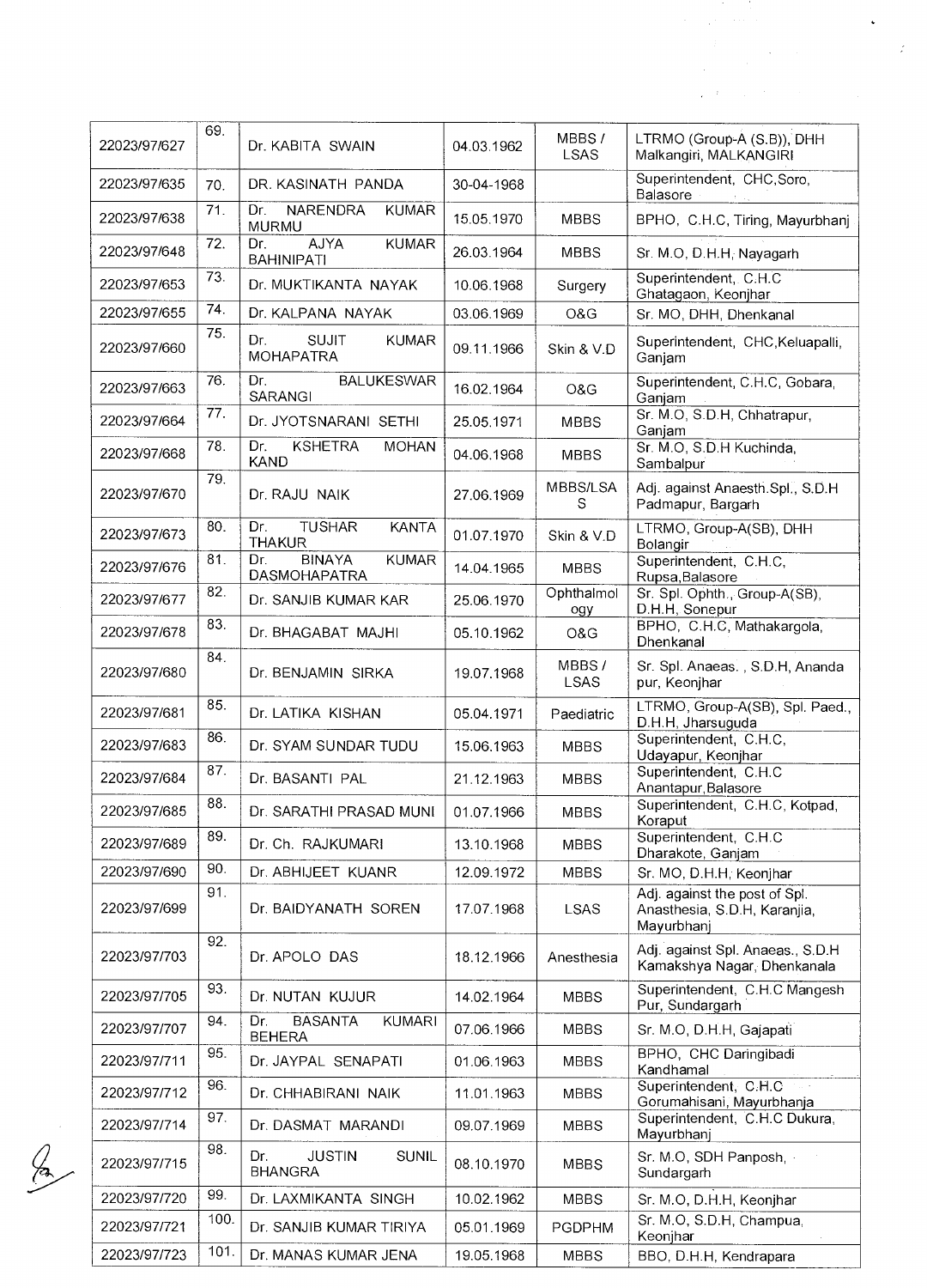| 22023/97/726 | 102.         | Dr. LIPIKA DEI                                                 | 25.12.1966 | <b>MBBS</b>                                              | Sr. M.O, RGH, Rourkela                                                                                                                            |  |
|--------------|--------------|----------------------------------------------------------------|------------|----------------------------------------------------------|---------------------------------------------------------------------------------------------------------------------------------------------------|--|
| 22023/97/727 | 103.         | Dr. KAILASH CH. NAYAK                                          | 3/7/1962   | <b>MBBS</b>                                              | Superintendent, C.H.C.<br>Bhagamunda, Keonjhar                                                                                                    |  |
| 22023/97/728 | 104.         | Dr. SAGAR CHANDRA NAIK                                         | 05.01.1969 | Medicine                                                 | Sr. Spl. Medicine, SDH<br>Rairangapur, MAYURBHANJ                                                                                                 |  |
| 22023/97/731 | 105.         | Dr. SUNIL KUMAR BHATRA                                         | 25.03.1969 | Medicine                                                 | Sr. MO, D.H.H, Koraput                                                                                                                            |  |
| 22023/97/732 | 106.         | Dr. ANUP MINZ                                                  | 13.06.1968 | <b>MBBS</b>                                              | LTRMO, Group-A(SB), RGH,<br>Rourkela                                                                                                              |  |
| 22023/97/733 | 107.         | Dr. LAKSHAPATI BARIHA                                          | 10.05.1969 | <b>MBBS</b>                                              | Sr. M.O, S.D.H Padampur,<br>Bargarh                                                                                                               |  |
| 11795/01/23  | 108.         | Dr. MANOJ KUMAR DAS                                            | 01.12.1975 | <b>SPM</b>                                               | Allowed to continue as Asst. Prof.,<br>in SPM at PRM MC&H, Baripada<br>on deputation                                                              |  |
| 11795/01/36  | 109.         | <b>JEETENDRA</b><br>Dr.<br><b>KUMAR</b><br><b>DASMOHAPATRA</b> | 02.05.1974 | Medicine                                                 | Adj. against the post of Spl.<br>Anasthesia, Class-I (Sr.), D.H.H,<br>Balasore & allowed to perform<br>Spl. Duty in Medicine                      |  |
| 11795/01/61  | 110.         | Dr. SANDEEP DAS                                                | 07.09.1974 | Anesthesia                                               | Asst. Prof., Govt. Medical College,<br>Balasore on deputation                                                                                     |  |
| 11795/01/70  | 111.         | Dr. DURGA PRASAD SAHU                                          | 24.10.1974 | Surgery                                                  | Sr. MO, Group-A(SB), Baragarh                                                                                                                     |  |
| 11795/01/74  | 112.<br>113. | Dr. DEBASMITA SATPATHY<br><b>DEEPAK</b><br>Dr.                 | 01.01.1976 | <b>MBBS</b>                                              | Continuing PG in VIMSAR Burla                                                                                                                     |  |
| 11795/01/101 |              | <b>KUMAR</b><br>DEHURY                                         | 11.07.1974 | O&G                                                      | Superintendent, C.H.C.<br>Anlabereni, Dhenkanal                                                                                                   |  |
| 11795/01/104 | 114.         | Dr. SANDIPANA PATI                                             | 22.09.1975 | <b>MBBS</b>                                              | On deputation to PHFI, BBSR                                                                                                                       |  |
| 11795/01/152 | 115.         | Dr. GANGADHAR PANDA                                            | 14.11.1973 | <b>ENT</b>                                               | LTRMO, Group-A(SB), D.H.H.<br>Sambalpur                                                                                                           |  |
| 11795/01/160 | 116.         | <b>SUMANTA</b><br>Dr.<br><b>KUMAR</b><br><b>DASH</b>           | 26.11.1971 | Skin & V.D                                               | Sr. MO, Spl. Skin & V.D, Capital<br>Hosp., BBSR                                                                                                   |  |
| 11795/01/172 | 117.         | RASHMI<br>Dr.<br>RANJAN<br>SARANGI                             | 30.06.1975 | Skin & V.D                                               | LTRMO, Group-A(SB), D.H.H.<br>Bolangir                                                                                                            |  |
| 11795/01/186 | 118.         | Dr. SAKTI KANTA MALLICK                                        | 16.09.1972 | Paediatric                                               | UoP as Superintendent, CHC<br>Gresingia, KANDHAMAL &<br>allowed to perform Spl. Duty in<br>Paed vide Notification No.<br>26572/H dated 09.10.2018 |  |
| 11795/01/203 | 119.         | Dr. KALI CHARAN PAL                                            | 21.05.1973 | Surgery /<br>Blood<br>Banking &<br>Immunohae<br>matology | Superintendent, CHC Berhampur,<br><b>BALASORE</b>                                                                                                 |  |
| 11795/01/220 | 120.         | Dr. NANDITA GUPTA                                              | 26.10.1969 | MBBS/<br><b>PGDPHM</b>                                   | LTRMO, Group-A(SB), D.H.H.<br>Khurdha deployed to IIPH-B for<br>PGDPHM Course                                                                     |  |
| 11795/01/229 | 121.         | <b>RUDRA</b><br>Dr.<br>NARAYAN<br><b>PATEL</b>                 | 29.09.1973 | O&G                                                      | Sr. Spl. in O&G, HDU, D.H.H.<br>Bolangir                                                                                                          |  |
| 11795/01/236 | 122.         | Dr. BIGYAN KUMAR JENA                                          | 25.06.1975 | <b>T.B &amp; C.D</b>                                     | LTRMO, Group-A(SB), D.H.H.<br>Khurda                                                                                                              |  |
| 11795/01/237 | 123.         | Dr.<br>SANJUKTA<br><b>MOHAPATRA</b>                            | 01.06.1974 | Ophthalmol<br>ogy                                        | SR, MKCG MCH, Berhampur                                                                                                                           |  |
| 11795/01/238 | 124.         | Dr.<br>SUBHRANSU<br>PRADHAN                                    | 05.07.1973 | MBBS/<br><b>PGDPHM</b>                                   | BPHO, CHC Mendhasal, Khurdha                                                                                                                      |  |
| 11795/01/246 | 125.         | Dr. ANANTA KUMAR RAUL                                          | 08.02.1973 | O&G                                                      | Superintendent, CHC Odapada,<br>Dhenkanal                                                                                                         |  |
| 11795/01/252 | 126.         | Dr. BOBLLINA MOHANTY                                           | 21.11.1973 | O&G                                                      | Deputy Superintendent,<br>SVPPGIP, Cuttack                                                                                                        |  |
| 11795/01/257 | 127.         | Dr. BALARAM BEHERA                                             | 05.03.1971 | Skin & V.D                                               | Sr. MO, Group-A(SB), R.G.H,<br>Rourkela, Sundargarh                                                                                               |  |
| 11795/01/261 | 128.         | DR.<br><b>SWETAPADMA</b><br><b>PRADHAN</b>                     | 01.07.1974 | Pulmonary<br>Medicine                                    | Asst. Prof. PRMC&H, Baripada<br>on deputation                                                                                                     |  |
| 11795/01/264 | 129.         | Dr. MANORANJAN ROUT                                            | 16.04.1971 | Paediatric                                               | Group-A(SB), BMC Hospital,<br>Bhubaneswar                                                                                                         |  |
| 11795/01/276 | 130.         | Dr. SUBHAKANTA OJHA                                            | 06.06.1973 | <b>MBBS</b>                                              | Superintendent, CHC Tihidi,<br><b>Bhadrak</b>                                                                                                     |  |

 $\mathbf{A}$  and  $\mathbf{A}$  are all  $\mathbf{A}$  and  $\mathbf{A}$ 

 $\ddot{\phantom{0}}$ 

 $\frac{1}{2}$ 

 $\overline{\mathscr{L}}$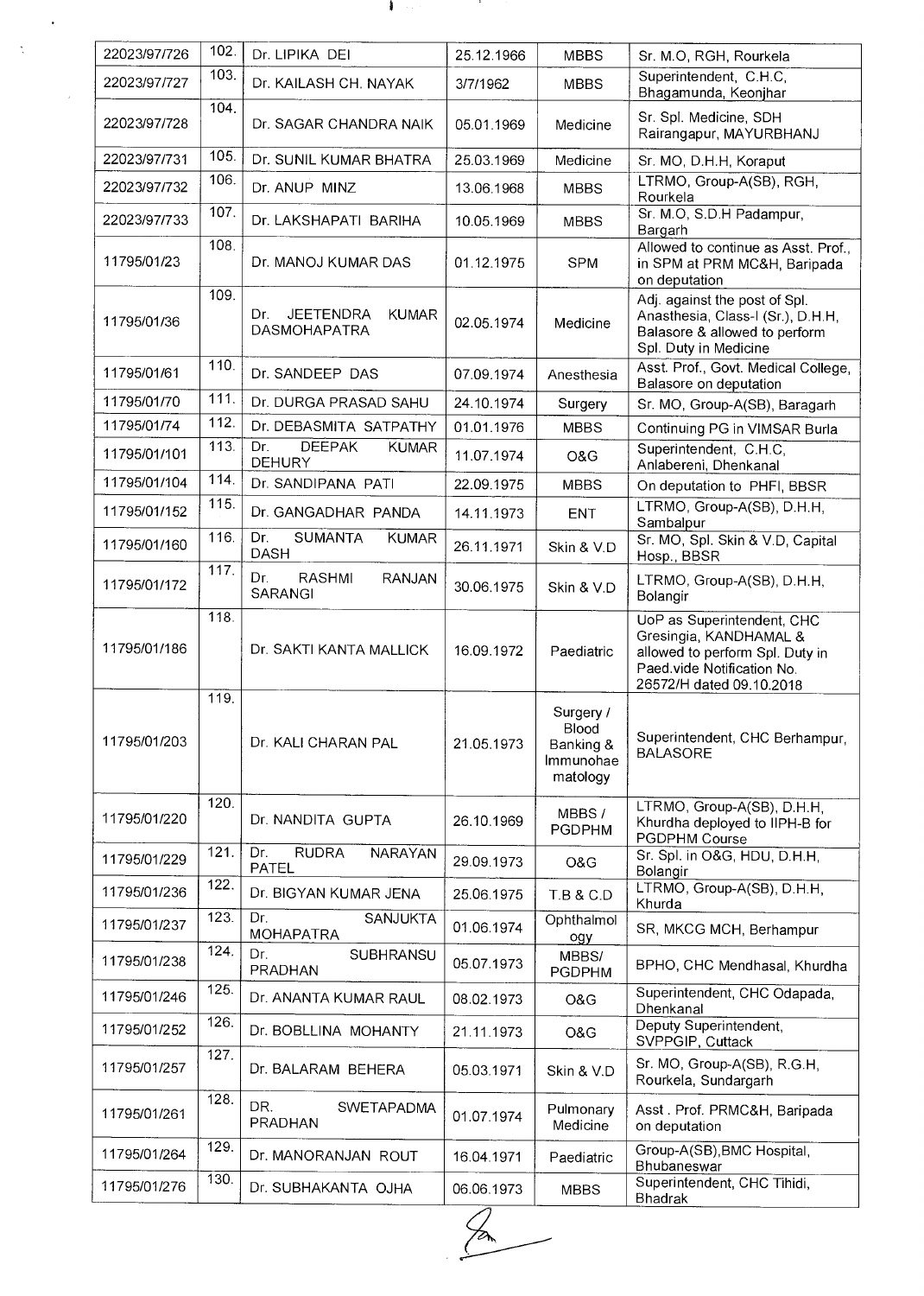| 11795/01/288 | 131. | Dr. SULACHANA NAIK                                       | 09.01.1975 | O&G                                | Sr. Spl. O&G, Group-A(SB),                                                                    |
|--------------|------|----------------------------------------------------------|------------|------------------------------------|-----------------------------------------------------------------------------------------------|
|              |      |                                                          |            |                                    | S.D.H Karanjia Mayurbhanj<br>LTRMO, Group-A(SB), DHH                                          |
| 11795/01/289 | 132. | DR. RAJESH KUMAR ADAK                                    | 03-05-1970 | O&G                                | Balasore                                                                                      |
| 11795/01/291 | 133. | Dr.<br><b>PRATIVA</b><br><b>KUMARI</b><br><b>PATRA</b>   | 01.06.1972 | O&G                                | Superintendent, SDH Hinjilicut,<br>Ganjam                                                     |
| 11795/01/292 | 134. | Dr. ITISHREE CHOUDHURY                                   | 22.03.1974 | Pathology                          | Sr. M.O, Capital Hosp.,<br>Bhubaneswar                                                        |
| 11795/01/305 | 135. | Dr. MEERA SASMAL                                         | 09.12.1965 | <b>MBBS</b>                        | BBO, Group-A(SB),, RGH,<br>Rourkela                                                           |
| 11795/01/311 | 136. | Dr. SANJAYA KUMAR GIRI                                   | 11.03.1973 | Medicine                           | Sr. Spl. Medicine, SDH Nilagiri,<br><b>BALASORE</b>                                           |
| 11795/01/312 | 137. | Dr. RAJESH KUMAR PATRA                                   | 24.05.1974 | Medicine                           | LTRMO (Group-A (S.B)), DHH,<br>Baragarh & allowed to perform<br>Spl. Duty in Medicine & Chemo |
| 11795/01/320 | 138. | Dr. NIMAI CHARAN SAHU                                    | 02.08.1972 | Paediatric                         | Sr. M.O. DHH Baragarh                                                                         |
| 11795/01/329 | 139. | DR. DILLIP KUMAR PATRA                                   | 18-05-1972 | O&G                                | Superintendent, CHC, GK Bhatter,<br>Balasore & allowed to perform<br>Spl. Duty in O&G         |
| 11795/01/330 | 140. | Dr. PROMOD KUMAR SAHU                                    | 30.05.1973 | O&G                                | Superintendent, C.H.C Jujumara,<br>SAMBALPUR, allowed to perform<br>Spl. Duty in O&G          |
| 11795/01/331 | 141. | Dr. SAROJ RANJAN NAIK                                    | 24.06.1972 | <b>ENT</b>                         | Sr. MO, Spl. ENT, DHH Khurdha                                                                 |
| 11795/01/333 | 142. | Dr.<br><b>KAILASH</b><br><b>CHANDRA</b><br><b>BEHERA</b> | 10.07.1973 | O&G                                | Superintendent, CHC Iswarpur,<br>Balasore                                                     |
| 11795/01/335 | 143. | <b>SANTANU</b><br>DR.<br><b>KUMAR</b><br><b>JENA</b>     | 30-05-1972 |                                    | BPHO, CHC Pastikudi, Kalahandi                                                                |
| 11795/01/337 | 144. | Dr. MAMATA RANI JENA                                     | 12.04.1973 | O&G                                | Sr. M.O, SDH Champua, Keonjhar                                                                |
| 11795/01/346 | 145. | Dr. LAXMIPRIYA PRADHAN                                   | 02.01.1971 | <b>MBBS</b>                        | Superintendent, CHC Bangiriposhi<br>Mayurbhanj                                                |
| 11795/01/353 | 146. | Dr. SATYASAI NAIK                                        | 04.05.1972 | MBBS/<br>LSAS/<br><b>BSU</b>       | Sr. M.O, D.H.H, Baragarh                                                                      |
| 11795/01/358 | 147. | Dr.<br>PRAJNYA<br>PRIYADARSINEE BEHERA                   | 20.07.1974 | MBBS/<br><b>LSAS</b>               | Adjusted against Sr. Specialist<br>(Anaes.), SDH Udala,<br>MAYURBHANJ                         |
| 11795/01/367 | 148. | Dr. ARGHYA PRADHAN                                       | 25.05.1972 | Epidemic<br>Intelligence           | UPHO, Urban CHC Patia                                                                         |
| 11795/01/369 | 149. | DR.<br><b>BISWA</b><br><b>BANDAN</b><br><b>ROUTRAY</b>   | 19-07-1974 | Paed.                              | Sr. Spl. Paed., Group-A(SB), SDH<br>Banki Cuttack                                             |
| 11795/01/371 | 150. | Dr. SAMAL SINGH                                          | 23.06.1972 | MBBS/LSA<br>S                      | Sr. MO, Group-A(SB), D.H.H.<br>Bhadrak                                                        |
| 11795/01/375 | 151. | Dr. BHAGIRATHI PRADHAN                                   | 27.04.1972 | Anaesthesi<br>a                    | Asst. Prof., in Anaes., Fakir<br>Mohan Medical College &<br>Hospital, Balasore on deputation  |
| 11795/01/378 | 152. | Dr. UMAKANTA JENA                                        | 13.03.1972 | Orthopaedi<br>$\mathsf{cs}$        | LTRMO (Group-A (S.B)), DHH<br>Kendrapara & allowed to perform<br>Spl. Duty in Ortho.          |
| 11795/01/384 | 153. | <b>DHIREN</b><br><b>KUMAR</b><br>Dr.<br><b>PRADHAN</b>   | 14.04.1974 | MBBS/<br>LSAS/<br>Blood<br>Banking | Superintendent CHC Koshala,<br>Anugul                                                         |
| 11795/01/390 | 154. | Dr. BHAGIRATHA DAS                                       | 15.02.1973 | Paediatric                         | Sr. Spl. Paediatrics, PICU, DHH<br>Baripada, Mayurbhanj                                       |
| 11795/01/392 | 155. | DR.<br>SANTOSH<br><b>KUMAR</b><br>PRUSTY                 | 05-08-1963 | <b>LSAS</b>                        | Superintendent, CHC JK Road,<br>Jajpur                                                        |
| 11795/01/398 | 156. | Dr.<br>DEBENDRANATH<br><b>PARIDA</b>                     | 01.06.1971 | Surgery                            | Sr. Spl. Surgery, S.D.H, Karanjia,<br>Mayurbhanja                                             |
| 11795/01/399 | 157. | DR. ANUJA TRIPATHY                                       | 01-12-1974 | Pathology                          | BBO, DHH Keonjhar & allowed to<br>perform Spl. Duty in Pathology                              |

 $\frac{\sqrt{2}}{2}$ 

 $\ddot{\phantom{0}}$ 

 $\hat{\mathcal{I}}$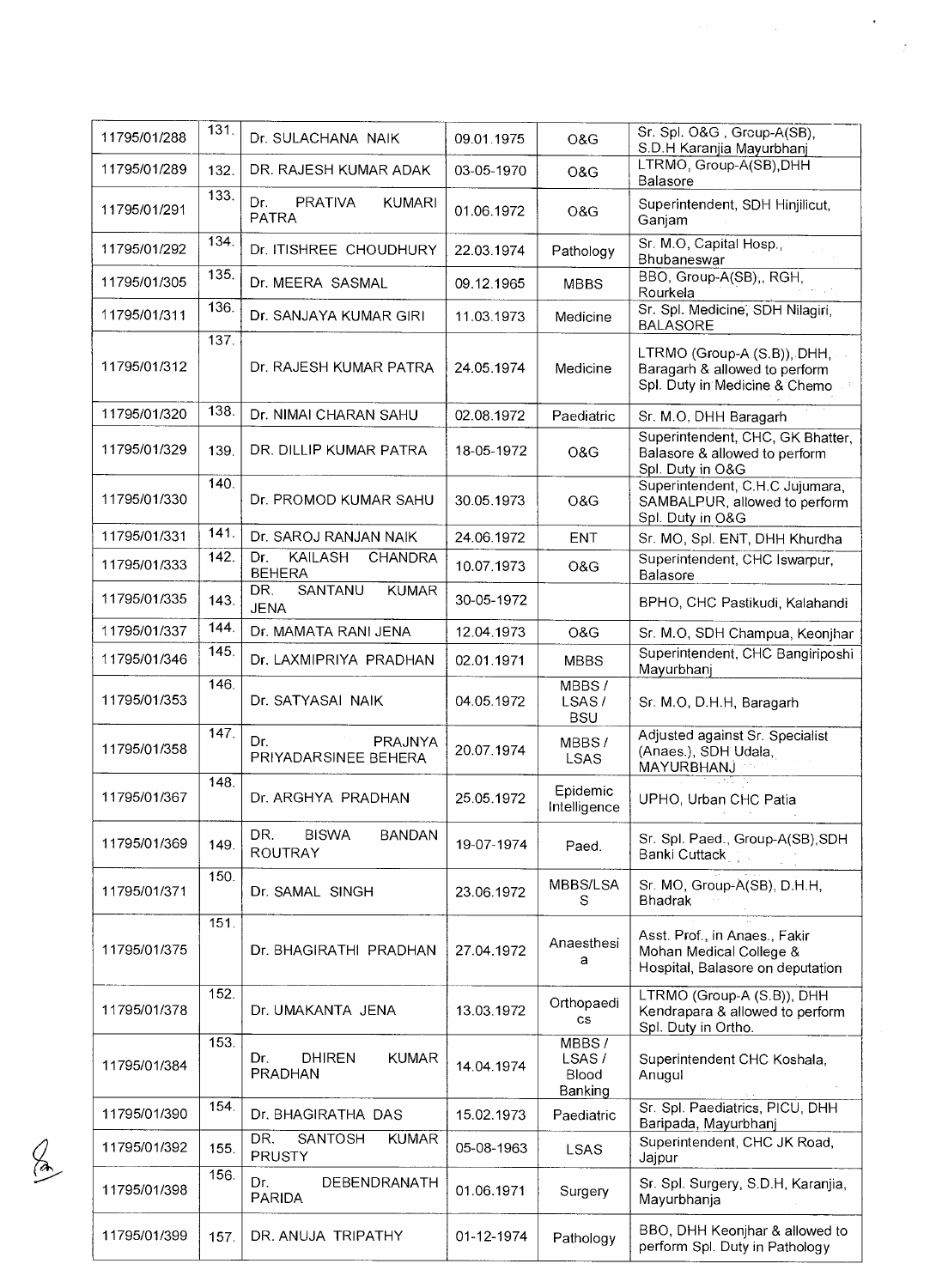| 11795/01/402 | 158. | Dr. SUDARSHAN MEHER                                    | 21.05.1972 | O&G                             | Spl. O&G, HDU, D.H.H, Boudh                                                                          |
|--------------|------|--------------------------------------------------------|------------|---------------------------------|------------------------------------------------------------------------------------------------------|
| 11795/01/409 | 159. | <b>SUVASH</b><br>Dr.<br>CHANDRA<br><b>GOCHHAYAT</b>    | 02.11.1971 | Paed.                           | Superintendent, CHC<br>Mahidharpada, CUTTACK &<br>allowed to perform Spl. Duty in                    |
| 11795/01/416 | 160. | Dr.<br>PRAVASH<br>CHANDRA<br>SAHU                      | 03.01.1960 | <b>MBBS</b>                     | Paed.<br>Superintendent, CHC Salania,<br>Keonjhar                                                    |
| 11795/01/417 | 161. | Dr. SASMITA DEVI                                       | 25.06.1976 | <b>ENT</b>                      | LTRMO, Group-A(SB), DHH<br>Kandhamal                                                                 |
| 11795/01/418 | 162. | Dr. MOHAN BARIK                                        | 01.05.1970 | <b>O&amp;G/</b><br>LSAS         | Sr. Spl. O&G, SDH Chhatrapur,<br><b>GANJAM</b>                                                       |
| 11795/01/421 | 163. | PRANAB<br>Dr.<br>PRAKASH<br><b>PURNA</b>               | 04.09.1973 | <b>O&amp;G</b> /<br><b>LSAS</b> | Superintendent, CHC<br>Chandanpur, PURI & allowed to<br>perform Spl. Duty in O&G                     |
| 11795/01/425 | 164. | Dr.<br>BAIKUNTHANATH<br><b>KASHYAP</b>                 | 15.02.1973 | Paed.                           | Allowed to continue as SR in<br>Paed., at VIMSAR, Burla                                              |
| 11795/01/430 | 165. | Dr. BHISHMA PARIDA                                     | 07.01.1968 | MBBS/<br><b>LSAS</b>            | Sr. M.O, SDH Champua, Keonjhar                                                                       |
| 11795/01/435 | 166. | DR. MANMOHAN BAG                                       | 24-04-1976 |                                 | GDMO, Gr.A(SB), BBMCH,<br>Bolangir                                                                   |
| 11795/01/438 | 167. | Dr. DEEPAK KUMAR SAHU                                  | 18.10.1971 | MBBS/<br><b>LSAS</b>            | Sr. M.O, DHH, Bargarh                                                                                |
| 11795/01/439 | 168. | Dr.<br><b>SATYA</b><br><b>NARAYAN</b><br>PAIKRAY       | 14.04.1969 | Anesthesia                      | LTRMO, Group-A(SB), Spl.<br>Anaes., D.H.H. Khurdha                                                   |
| 11795/01/445 | 169. | Dr. AMITA PATTNAIK                                     | 31.01.1972 | <b>SPM</b>                      | Asst. Prof. in SPM, MKCG MCH,<br>Berhampur on deputation                                             |
| 11795/01/455 | 170. | Dr. JOGENDRA ADHAYA                                    | 04.09.1972 | Surgery                         | Sr. Spl. Surgery, S.D.H Champua,<br>Keonjhar                                                         |
| 11795/01/463 | 171. | DR. MANMOHAN BISOI                                     | 18-01-1972 | Medicine                        | Sr. MO, Group-A(SB), DHH<br>Nabarangpur & allowed to perform<br>Spl. Duty in Medicine                |
| 11795/01/465 | 172. | Dr. SAGAR DALAI                                        | 18.06.1973 | MBBS /<br>LSAS/<br>Chemo        | LTRMO, Group-A(SB), D.H.H,<br>Sundargarh                                                             |
| 11795/01/470 | 173. | Dr. DUKHIA MURMU                                       | 20.05.1975 | Medicine                        | Superintendent, CHC Birikera,<br>SUNDARGARH & allowed to<br>perform spl. Duty in Medicine            |
| 11795/01/471 | 174. | Dr. DILLIP KUMAR SAMAL                                 | 23.04.1973 | MBBS/<br>LSAS/<br><b>BSU</b>    | Superintendent, CHC<br>Papadahandi, NABARANGPUR<br>deployed to City Hosp., Cuttack<br>for PGD in O&G |
| 11795/01/475 | 175. | Dr. GOBINDA BISWAS                                     | 18.03.1967 | Paediatric                      | Sr. Spl. Paed., SDH Bhanjanagar,<br>Ganjam                                                           |
| 11795/01/482 | 176. | Dr. MANORANJAN HATI                                    | 12.03.1968 | <b>MBBS</b>                     | Superintendent, CHC Balipatana,<br>Khurdha                                                           |
| 11795/01/486 | 177. | Dr. RAJENDRA SORENG                                    | 21.10.1973 | MBBS/<br>LSAS                   | Sr. M.O, DHH Rayagada                                                                                |
| 11795/01/499 | 178. | Dr. NEBEDITA PANDA                                     | 27.02.1970 | O&G                             | Superintendent, R Udayagiri,<br>GAJAPATI & allowed to perform<br>Spl. Duty in O&G                    |
| 11795/01/501 | 179. | Dr. RABINDRA NATH SINGH                                | 02.11.1970 | MBBS                            | BPHO, CHC Dukura,<br>MAYURBHANJ deployed to RGH,<br>RkI for PGD in DDV                               |
| 11795/01/502 | 180. | Dr.<br><b>KALPANA</b><br><b>KUMARI</b><br><b>DALAI</b> | 01.04.1973 | <b>MBBS</b>                     | BPHO, CHC Gumagarh<br>Kandhamal                                                                      |
| 11795/01/504 | 181. | Dr. PEETABAS SHA                                       | 20.06.1973 | Paediatric                      | Sr. Spl. Paed., SDH Patanagarh,<br><b>BOLANGIR</b>                                                   |
| 11795/01/506 | 182. | Dr. RITA MAXIMA BARLA,<br><b>ST</b>                    | 02.06.1969 | <b>MBBS</b>                     | Sr. M.O, DHH Jharsuguda                                                                              |
| 11795/01/508 | 183. | DR.<br>DINABANDHU<br>MAHANANDA                         | 11-01-1967 | O&G                             | Superintendent, SDH Khariar,<br>Nuapada & allowed to perform<br>Spl. Duty in O&G                     |

 $\label{eq:1} \frac{1}{2}\left(\frac{1}{2}\right)^{2} \left(\frac{1}{2}\right)^{2} \left(\frac{1}{2}\right)^{2} \left(\frac{1}{2}\right)^{2} \left(\frac{1}{2}\right)^{2} \left(\frac{1}{2}\right)^{2} \left(\frac{1}{2}\right)^{2} \left(\frac{1}{2}\right)^{2} \left(\frac{1}{2}\right)^{2} \left(\frac{1}{2}\right)^{2} \left(\frac{1}{2}\right)^{2} \left(\frac{1}{2}\right)^{2} \left(\frac{1}{2}\right)^{2} \left(\frac{1}{2}\right)^{2} \left(\frac{1}{2}\right)^$ 

 $\hat{\mathcal{N}}$ 

 $\frac{1}{2}$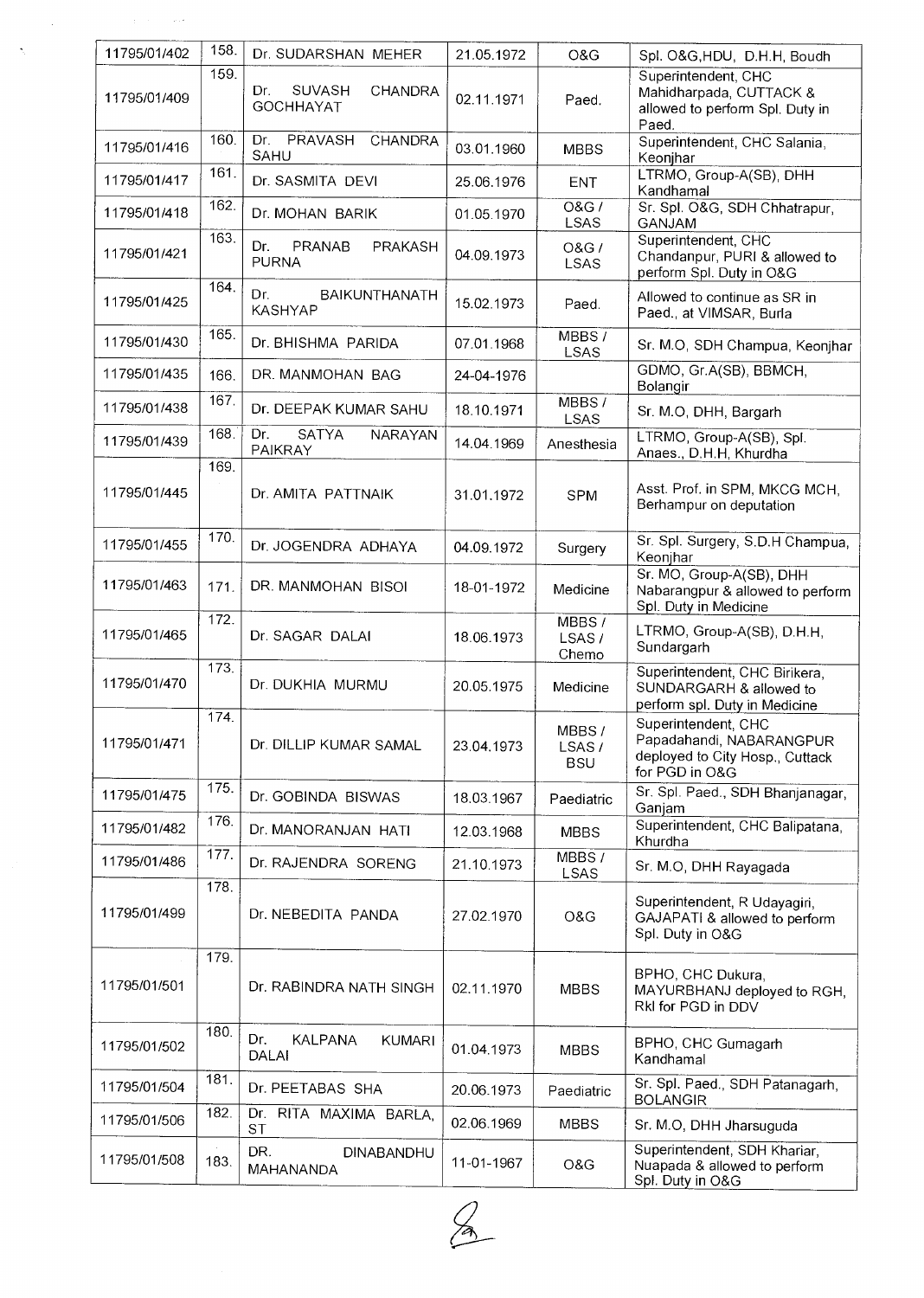| 11795/01/518 | 184. | DR. DHUNDA MUNDA                                      | 23-03-1969 |                              | BPHO, CHC Jashipur Mayurbhanj                                                              |
|--------------|------|-------------------------------------------------------|------------|------------------------------|--------------------------------------------------------------------------------------------|
| 11795/01/521 | 185. | Dr.<br>MANABHANJAN<br><b>BHIMASINGH KANHAR</b>        | 18.05.1975 | Surgery                      | Sr. Spl. Surgery, SDH Athagarh,<br><b>CUTTACK</b> Production                               |
| 11795/01/526 | 186. | Dr. ROSHNI XESS                                       | 07.11.1971 | <b>MBBS</b>                  | Superintendent, C.H.C Sunabeda,<br>Koraput                                                 |
| 11795/01/528 | 187. | Dr. ARPITA SHANTI LAKRA                               | 27.10.1972 | MBBS/<br>CAC                 | BPHO, CHC Tileibani, DEOGARH                                                               |
| 11795/01/529 | 188. | Dr. DUBRAJ TUDU                                       | 16.07.1969 | O&G                          | Sr. Spl. O&G, SDH Rairangapur,<br>Mayurbhanja                                              |
| 11795/01/530 | 189. | Dr. RAJENDRA NARAYAN<br><b>DARUAN</b>                 | 24.07.1968 | T.B & C.D                    | LTRMO, Group-A(SB), D.H.H,<br>Bargarh                                                      |
| 11795/01/533 | 190. | RAMA<br><b>CHANDRA</b><br>Dr.<br><b>HEMBRAM</b>       | 04.05.1970 | Surgery                      | Sr. MO, Group-A(SB), Spl.<br>Surgery, RGH, Rourkela,<br>Sundergarh                         |
| 11795/01/534 | 191. | Dr. ANTARJYAMI BEHERA                                 | 26.04.1968 | <b>MBBS</b>                  | Superintendent, CHC Baunsuni,<br>Boudh                                                     |
| 11795/01/535 | 192. | Dr. DHANANJAYA BEHERA                                 | 15.12.1972 | <b>MBBS</b>                  | Sr. MO, DHH, Angul deployed to<br>IIPH-B for PGDPHM Course                                 |
| 11795/01/536 | 193. | Dr. MAHENDRA SOY ST                                   | 01.01.1967 | <b>MBBS</b>                  | Superintendent, CHC,<br>Manamunda, Boudh                                                   |
| 11795/01/537 | 194. | Dr. BIRENDRA KUMAR BAG                                | 12.07.1968 | Surgery                      | Superintendent, CHC, Khariar<br>Road, Nuapara                                              |
| 11795/01/539 | 195. | Dr.<br><b>BHOLESWAR</b><br><b>PRADHAN</b>             | 13.06.1971 | MBBS/<br><b>LSAS</b>         | Sr. MO, SDH, Bonai, Sundargarh                                                             |
| 11795/01/541 | 196. | Dr. RABINDRA MEHER                                    | 23.06.1964 | MBBS/<br><b>LSAS</b>         | Adjusted against Sr. Spl. Anaes.,<br>SDH Patanagarh, BOLANGIR                              |
| 11795/01/544 | 197. | <b>DAKHINA</b><br><b>RANJAN</b><br>Dr.<br><b>TUDU</b> | 05.01.1972 | <b>MBBS</b>                  | Superintendent, CHC, Raruan,<br>Mayurbhanj                                                 |
| 11795/01/546 | 198. | Dr. MOHAN HEMBRAM                                     | 10.03.1972 | Paed./<br><b>FIMNCI</b>      | Superintendent, CHC Mendhasal,<br>KHURDA & allowed to perform<br>Spl. Duty in Paed.        |
| 11795/01/547 | 199. | Dr. DURGI SOREN                                       | 15.07.1967 | MBBS/<br><b>LSAS</b>         | Sr. MO, DHH, Koraput                                                                       |
| 11795/01/548 | 200. | Dr. BANSIDHARA PATRA                                  | 05.07.1964 | MBBS/<br>Emoc/<br><b>BSU</b> | Superintendent, CHC Daringibadi,<br>Kandhamal                                              |
| 11795/01/554 | 201. | Dr. BIJAYA NAYAK                                      | 19.03.1962 | O&G                          | Superintendent, CHC Bomokai,<br>GANJAM & allowed to perform<br>Spl. Duty in O&G            |
| 11795/01/558 | 202. | Dr. GHANASHYAM SOREN                                  | 17.08.1963 | <b>MBBS</b>                  | Superintendent, CHC, Kirmira,<br>Jharsuguda                                                |
| 11795/01/559 | 203. | <b>FRENKLINK</b><br>Dr.<br><b>ENEM</b><br>NIRAL KUJUR | 18.06.1970 | <b>MBBS</b>                  | Superintendent, CHC Kinjirikela,<br><b>SUNDARGARH</b>                                      |
| 27362/01/05  | 204. | Dr. TARUNA KANTI DAS                                  | 27.05.1972 | O&G                          | Sr. MO, RGH Rourkela                                                                       |
| 27362/01/14  | 205. | Dr. SAMBIT KU. BEHERA                                 | 10.07.1975 | <b>MPH</b>                   | UPHO, Municipal Area, deployed<br>to work in State Health Assurance<br>le invon<br>Society |
| 27368/01/01  | 206. | <b>KUMAR</b><br><b>SURENDRA</b><br>Dr.<br>RATH        | 01.06.1972 | Medicine                     | LTRMO, Group-A(SB), Spl. In<br>Med., DHH, Gajapati,<br>Paralakhemundi <sup>**</sup>        |
| 27368/01/03  | 207. | Dr.<br>SANKAR<br>PRASAD<br>PANDA                      | 14.05.1974 | ENT                          | LTRMO, Group-A(SB), Spl. E.N.T<br>, D.H.H, Jharasuguda                                     |
| 27368/01/08  | 208. | <b>GIRIJA</b><br><b>SANKAR</b><br>DR.<br>PRASAD PATRO | 07-11-1973 | Anaes.                       | Asst. Prof. Anaesthetiology,<br>VIMSAR Burla on deputation                                 |
| 27368/01/10  | 209  | Dr. SATYABRATA PANDA                                  | 28.04.1973 | O&G                          | Sr. M.O. BMC, BBSR                                                                         |
| 27368/01/12  | 210. | DR. NRUSINGHA CHARANA<br><b>DAS</b>                   | 06-04-1974 |                              | GDMO, DDC, Cuttack                                                                         |
| 27368/01/15  | 211. | Dr. NIKUNJA BIHARI DAS                                | 07.06.1972 | Paediatric                   | Sr. Spl. Paed., SDH Chhatrapur,<br>Ganjam                                                  |
| 27368/01/26  | 212. | Dr. JAYADEV NANDA                                     | 11.07.1975 | Medicine                     | Superintendent, C.H.C Sukinda,<br>JAJPUR & allowed to perform Spl.<br>Duty in Medicine     |
| 27368/01/43  | 213. | <b>KUMAR</b><br>DR.<br><b>SRIMANTA</b><br>PATTANAYAK  | 05-07-1975 | Paediatric                   | Superintendent, CHC Kuarmunda,<br>Sundargarh & allowed to perform<br>Sol. Duty in Paed     |

 $\frac{1}{\sqrt{2}}\sum_{i=1}^{n} \frac{1}{\sqrt{2}}\left(\frac{1}{\sqrt{2}}\right)^2\left(\frac{1}{\sqrt{2}}\right)^2.$ 

 $\frac{\sqrt{2}}{2}$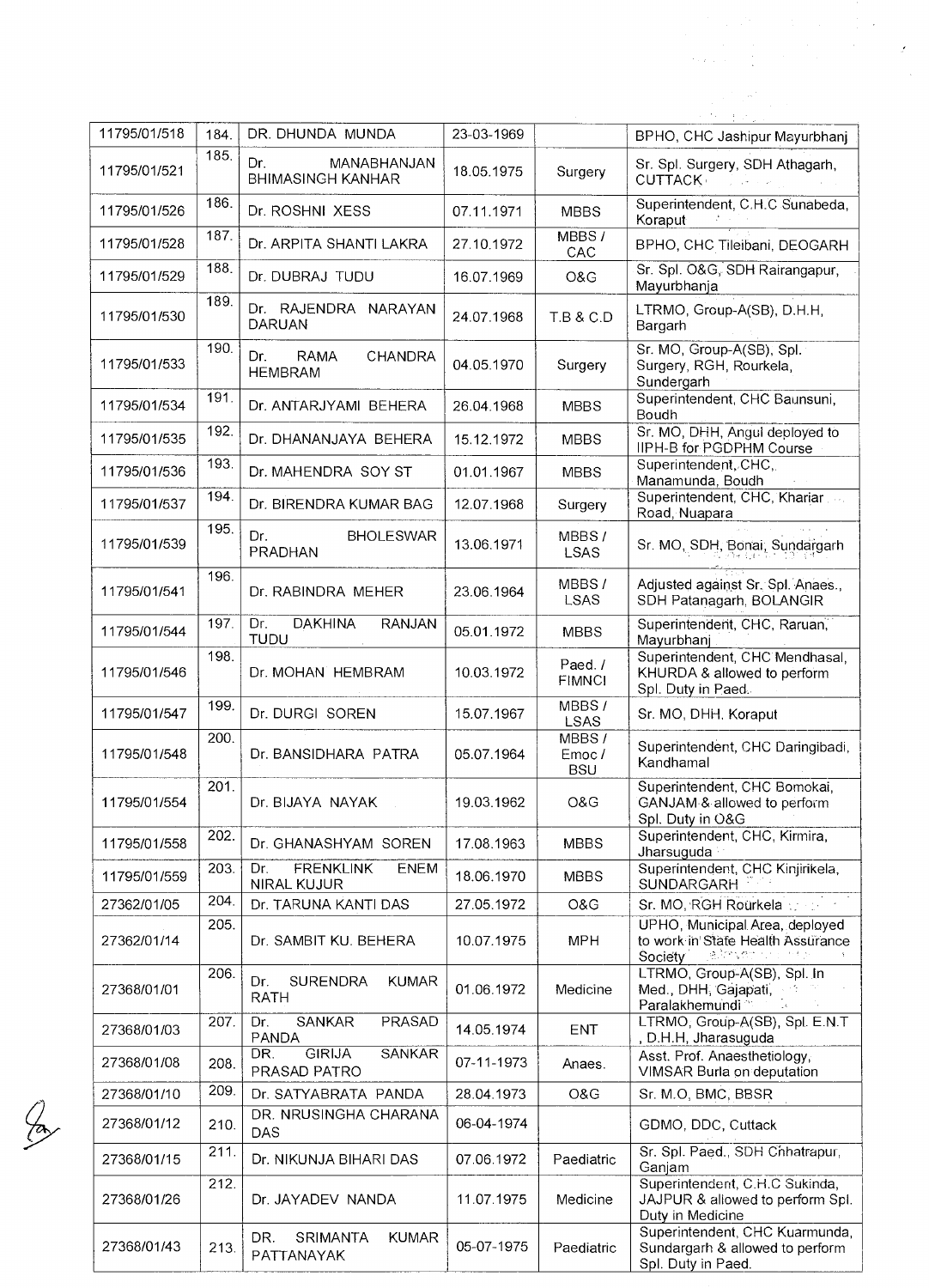| 27368/01/47  | 214.        | Dr. SUBRATH DAS                                        | 07.01.1975 | <b>MBBS</b>            | Allowed to continue as SR in<br>General Surgery at MKCG MCH,<br>Berhampur                                          |
|--------------|-------------|--------------------------------------------------------|------------|------------------------|--------------------------------------------------------------------------------------------------------------------|
| 27368/01/48  | 215.        | Dr. RAJESH KUMAR BABU                                  | 01.01.1971 | <b>MBBS</b>            | BPHO, CHC Themra,<br>SAMBALPUR                                                                                     |
| 27368/01/49  | 216.        | Dr. GOPAL KRISHNA SAHU                                 | 05.05.1975 | <b>T.B &amp; C.D.</b>  | Sr. Spl. Anaes., DHH Kandhamal                                                                                     |
| 27368/01/51  | 217.        | <b>MADAN</b><br>Dr.<br><b>MOHAN</b><br><b>TRIPATHY</b> | 10.05.1973 | Paediatric             | Sr. Spl. Paed., SDH Rairakhola,<br>Sambalpur                                                                       |
| 27368/01/57  | 218.        | Dr. DEEPAK RANJAN PAUL                                 | 20.05.1972 | <b>MBBS</b>            | LTRMO (Group-A (SB)), DHH,<br>Baripada, MAYURBHANJ                                                                 |
| 27368/01/65  | 219.        | <b>CHITTA</b><br>RANJAN<br>Dr.<br><b>BEHERA</b>        | 09.05.1975 | O&G                    | Superintendent, C.H.C Derabisi,<br>KENDRAPARA & allowed to<br>perform Spl. Duty in O&G                             |
| 27368/01/70  | 220.        | <b>KSHIROD</b><br>CHANDRA<br>Dr.<br>PAUL               | 15.08.1972 | <b>MBBS</b>            | Sr. MO, Group-A(SB), ICU,<br><b>TCC, DHH Balasore</b>                                                              |
| 27368/01/86  | 221.        | Dr. PROMOD KUMAR DEY                                   | 18.02.1974 | MBBS/<br><b>PGDPHM</b> | UPHO, Urban CHC Chauliaganj,<br><b>CUTTACK</b>                                                                     |
| 27368/01/89  | 222.        | Dr. DILLIP RANJAN PATRA                                | 04.04.1973 | O&G                    | Sr. Spl. O&G, SDH Athagarh,<br>Cuttack                                                                             |
| 27368/01/99  | 223.<br>Σÿ. | Dr. PRASANT KUMAR DAS                                  | 08.01.1971 | Paed.                  | Superintendent, C.H.C<br>Rangamatia, MAYURBHANJ &<br>allowed to perform Spl. Duty in<br>Paed.                      |
| 27368/01/107 | 224.        | DR.<br><b>PIYUSH</b><br>PRAKASH<br><b>MOHAPATRA</b>    | 09-07-1974 | Ophth.                 | Sr. Spl. Ophth., SDH Nilagiri,<br>Balasore                                                                         |
| 27368/01/111 | 225.        | <b>MANOJ</b><br>Dr.<br><b>KUMAR</b><br>PANIGRAHI       | 13.08.1972 | Paediatric             | Sr. MO, Group-A(SB), DHH<br>Jharsuguda                                                                             |
| 27368/01/113 | 226.        | Dr. BIBHU KALYAN SAHU                                  | 15.07.1973 | Psychiatry             | Allowed to continue as Asst. Prof.<br>in Psychiatry, at MKCG MCH,<br>Berhampur                                     |
| 27368/01/116 | 227.        | Dr.<br>PREMAKANTA<br><b>MOHANTY</b>                    | 04.06.1975 | Medicine               | Allowed to continue as Asst. Prof.<br>in Medicine at Fakir Mohan<br>Medical College & Hospital,<br><b>Balasore</b> |
| 27368/01/126 | 228.        | Dr.<br>SUSHANT<br><b>KUMAR</b><br><b>BEHERA</b>        | 01.06.1974 | Paediatric             | SR, MKCG MCH, Berhampur                                                                                            |
| 27368/01/132 | 229.        | Dr.<br>RABINDRA<br><b>NATH</b><br>PANDA                | 20.07.1974 | MBBS-<br><b>LSAS</b>   | Allowed to continue PG Study in<br>Hi-Tech Medical College &<br>Hospital, BBSR                                     |
| 27368/01/133 | 230.        | Dr.<br><b>HIMANSHU</b><br><b>SEKHAR</b><br><b>DAS</b>  | 30.10.1972 | Surgery                | Sr. M.O, SDH Rairakhola,<br>Sambalpur                                                                              |
| 27368/01/135 | 231.        | DR. SANJEEV SUPAKAR                                    | 18-01-1971 |                        | Asst. Prof.(SPM), SLN MCH                                                                                          |
| 27368/01/140 | 232.        | DR. MANOJ KUMAR PADHI                                  | 12-12-1971 |                        | BPHO, CHC Chikiti, Ganjam                                                                                          |
| 27368/01/141 | 233.        | Dr. BHAGABAN PANDA                                     | 14.06.1971 | Paediatric             | BPHO, CHC Junagarh, Kalahandi                                                                                      |
| 27368/01/146 | 234.        | Dr.<br><b>SUBHASHISHA</b><br><b>MOHANTY</b>            | 04.04.1974 | <b>SPM</b>             | BPHO, CHC Chudapali, Bolangir                                                                                      |
| 27368/01/150 | 235.        | Dr. HASIBUL ALAM KHAN                                  | 25.09.1975 | Medicine               | Sr. Spl. Med., RGH Rourkela                                                                                        |
| 27368/01/154 | 236.        | DR.<br>RAMESH<br>CHANDRA<br><b>BEHERA</b>              | 01-07-1973 | <b>MBBS</b>            | BPHO, CHC Ghatagaon,<br>Keonjhar                                                                                   |
| 41888/01/2   | 237.        | DR.<br>SAROJ<br><b>RANJAN</b><br><b>NANDA</b>          | 12-06-1973 | <b>MBBS</b>            | BPHO, CHC Kutra, Sundargarh                                                                                        |
| 41888/01/5   | 238.        | DR. TATWADARSHI DASH                                   | 26-02-1966 | MBBS/<br><b>LSAS</b>   | Superintendent, CHC Koksara,<br>Kalahandi                                                                          |
| 41888/01/10  | 239.        | DR.<br>SANTANU<br><b>MOHAPATRA</b>                     | 08-06-1972 | <b>MBBS</b>            | BPHO, CHC Debeipali<br>SAMBALPUR                                                                                   |
| 41888/01/15  | 240.        | DR. ASHOKA MOHAPATRA                                   | 19-07-1974 |                        | SR in Ortho, SLN MCH Koraput                                                                                       |
| 41888/01/16  | 241.        | DR. ASWINI KU. KAR                                     | 01/16/72   | <b>MBBS</b>            | Sr. M.O, DHH Anugul                                                                                                |
| 47379/01/8   | 242.        | DR. TAPAS KU. PATRA                                    | 17-07-1973 | <b>MAE</b>             | UPHO, CHC Dumduma, BBSR<br>deployed to work as SEPIO, O/o<br>the DFW(O)                                            |

 $\mathscr{L}$ 

 $\ddot{\phantom{0}}$